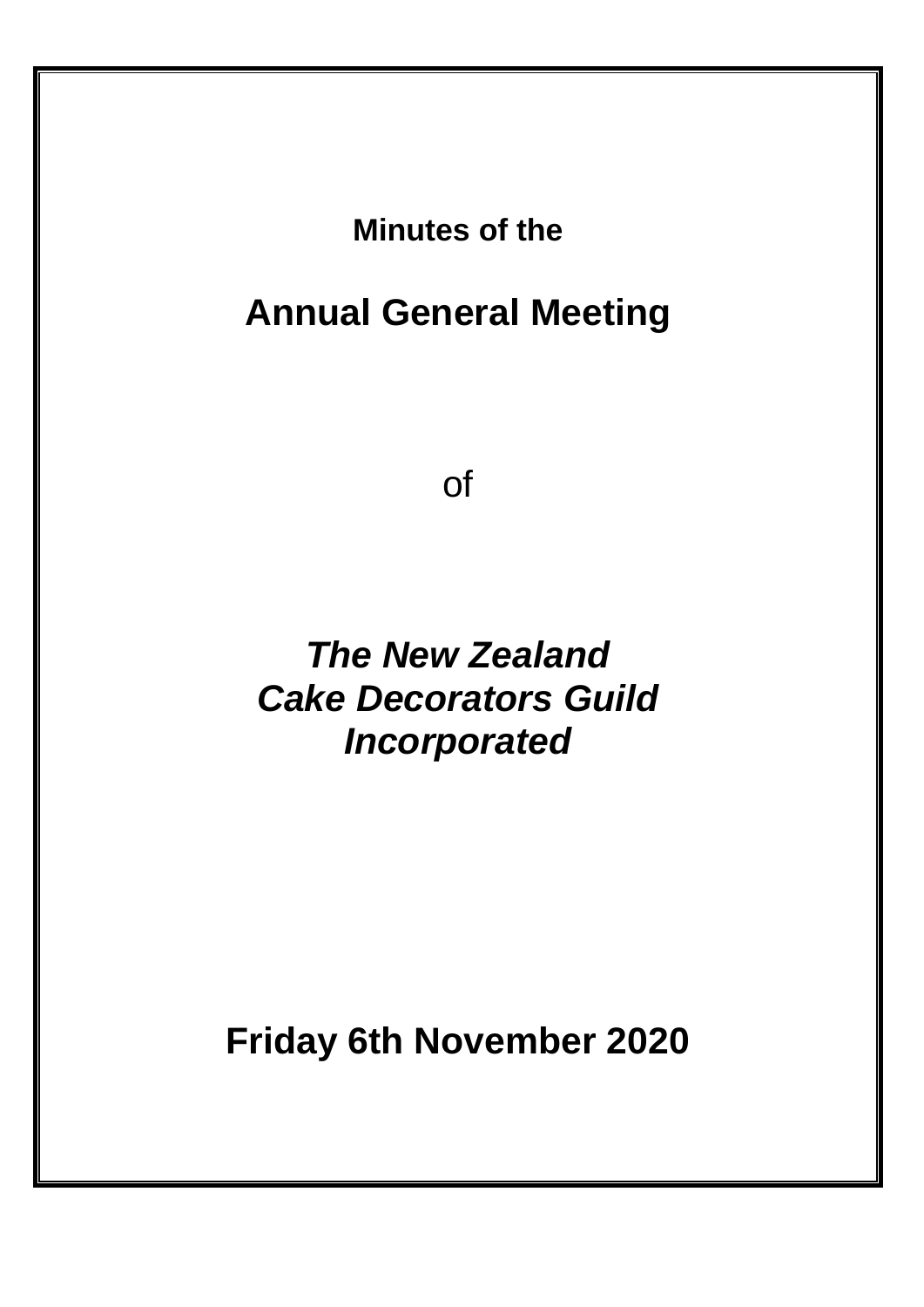## **Held on Friday 6 th November 2020 1.30pm Online via Zoom**

*President* -

I now please request that all mobile phones be turned off. All Observers will remain Muted. All Delegates will now be unmuted. As Zoom is very sensitive do not speak unnecessarily.

When Delegates wish to speak, please hold up your hand, as this meeting is recorded through Zoom, we ask that to assist in collating the minutes you give your Branch name first, then your own name before continuing to speak.

#### **Welcome**

Welcome on behalf of the Executive Committee it is a pleasure to welcome all delegates and observers to the 34th Annual General Meeting of the New Zealand Cake Decorators Guild Incorporated. Of our 36 branches we are represented here today from 19 branches, 17 branches are not represented.

I now ask that we observe a few moments silence to acknowledge those who have suffered illness and bereavement this year.

Thank you.

#### **Apologies**

I now call for apologies *Secretary* – Foveaux, Beth Fuge and Beth Regnault

*President* – Do I have a mover for apologies be to accepted? Sandra Wales, Upper Hutt / Linda Partridge, Kotuku / Carried

#### **Selection of Scrutineers.**

As we have no remits or discussion points raised this year, we have no need to call for Scrutineers.

#### **Minutes**

Minutes of the previous AGM have been distributed to all members. *Secretary* - I move that the Minutes of the AGM of NZCDG Inc held on the 1st November 2019 be taken as read.

*President* - Can we have a seconder please? Sharlene Fraser, Secretary / Frances Dalton-Hayward, Marlborough / Carried

Are there any amendments to last year's AGM minutes? - No - Thank you.

*Secretary -* I move that the Minutes of the meeting held on the 1st of November 2019 be approved and adopted as a true and correct record.

Sharlene Fraser, Secretary / Gaye Seymour, Tauranga / Carried

Are there any matters arising out of those minutes? No.

President – Sharlene, will you please read the correspondence.

#### **Correspondence since 1 st November 2019**

**Inwards** Margaret Gunderson Thank you letter NZCDG Inc. President Annual Report

**President Approved AGM Minutes 2019** Nominations & Profiles Executive 2020 Nominations & Profiles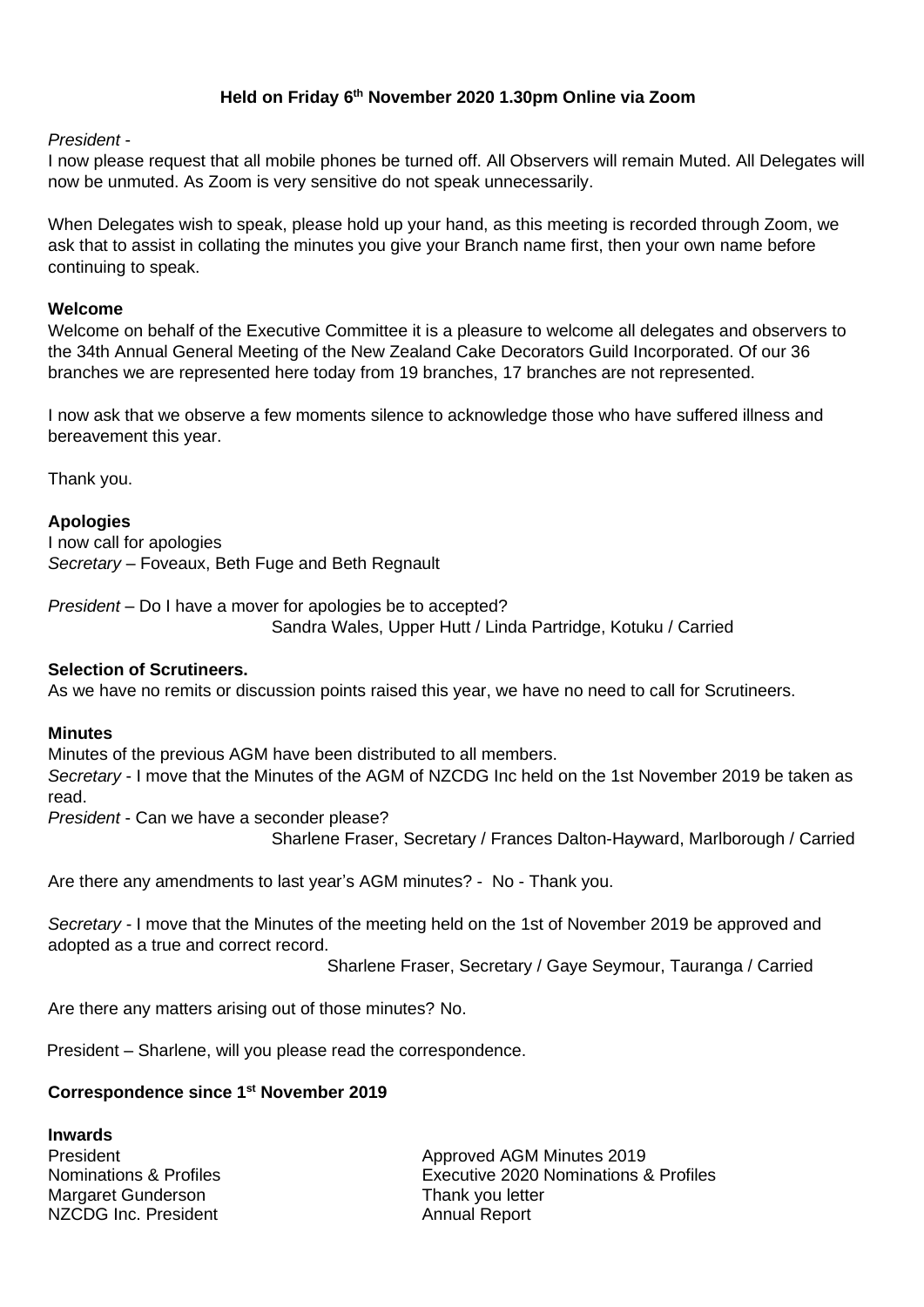Magazine Editor **Annual Report** Annual Report Judges Co-ordinator **Annual Report** 

**Outwards**

President **AGM Minutes 2019 for approval** All Exec, Branch Secretaries 2020 AGM Agenda, Executive Nominations, & Treasurers & Guidelines for Delegates, EOY Financial Accounts Lone Members **AGM Agenda & EOY Financial Accounts** AGM Agenda & EOY Financial Accounts

I move that the Outwards Correspondence be confirmed, and the Inwards Correspondence be received. Sharlene Fraser, Secretary / Linda Bunt, Nelson / Carried

#### **Matters arising from the correspondence.**

*President* - Are there any matters arising from the correspondence? No.

## **Financial Report**

The reviewed Financial Report for the year to the 30<sup>th</sup> of June 2020 has been distributed to all branches.

*Treasurer* - I move that the Financial Report of the New Zealand Cake Decorators Guild Inc for the 12 months to 30<sup>th</sup> June 2020 be adopted.

Debbie Turner, Treasurer / Linda Bunt, Nelson / Carried

*President* - Branches wishing to ask questions at the AGM regarding the Financial Reports were requested to pre-advise our treasurer before the 20<sup>th</sup> of October 2020.

One letter was received from Napier Cake Decorators Guild. Debbie can you please read the letter and your reply.

*Treasurer* – *Recommended Subscription Rise*

*Yesterday the Napier members discussed the recommendation to raise the National Guild subscriptions for 2021.*

*Please, what is the rational for raising the Overseas subscription by \$5 when it was raised from \$49 to \$60 last year?*

*Your letter dated 30th September 2020 states:*

*.. the Overseas members receive their magazines digitally. If a hard copy is requested, postage is now added to their subscription.*

*…magazine costs are projected to be \$25.26 per person per year.* 

*We realise that costing is a magazine of fewer pages, however, even working on \$30 per year, the present subscription of \$60 more than covers the cost of a digital magazine. The rise of \$5 seems unfair and more than what is needed, thus the reason for questioning the recommendation.* 

*The members agree with raising the national subscription and suggest it be raised by \$2 to make the subscription \$40. However, it is realized there may be an intention to raise the subscriptions by \$1 per year for the foreseeable future.* 

*Thanking you,*

*Bonnie Henry, Secretary.*

Treasurers reply *-* Thank you for your letter regarding the increase of overseas membership. The overseas members like yourselves enjoy the hard copy of our magazine these have been postage at their request. The breakdown of the magazines and international postage is as follows: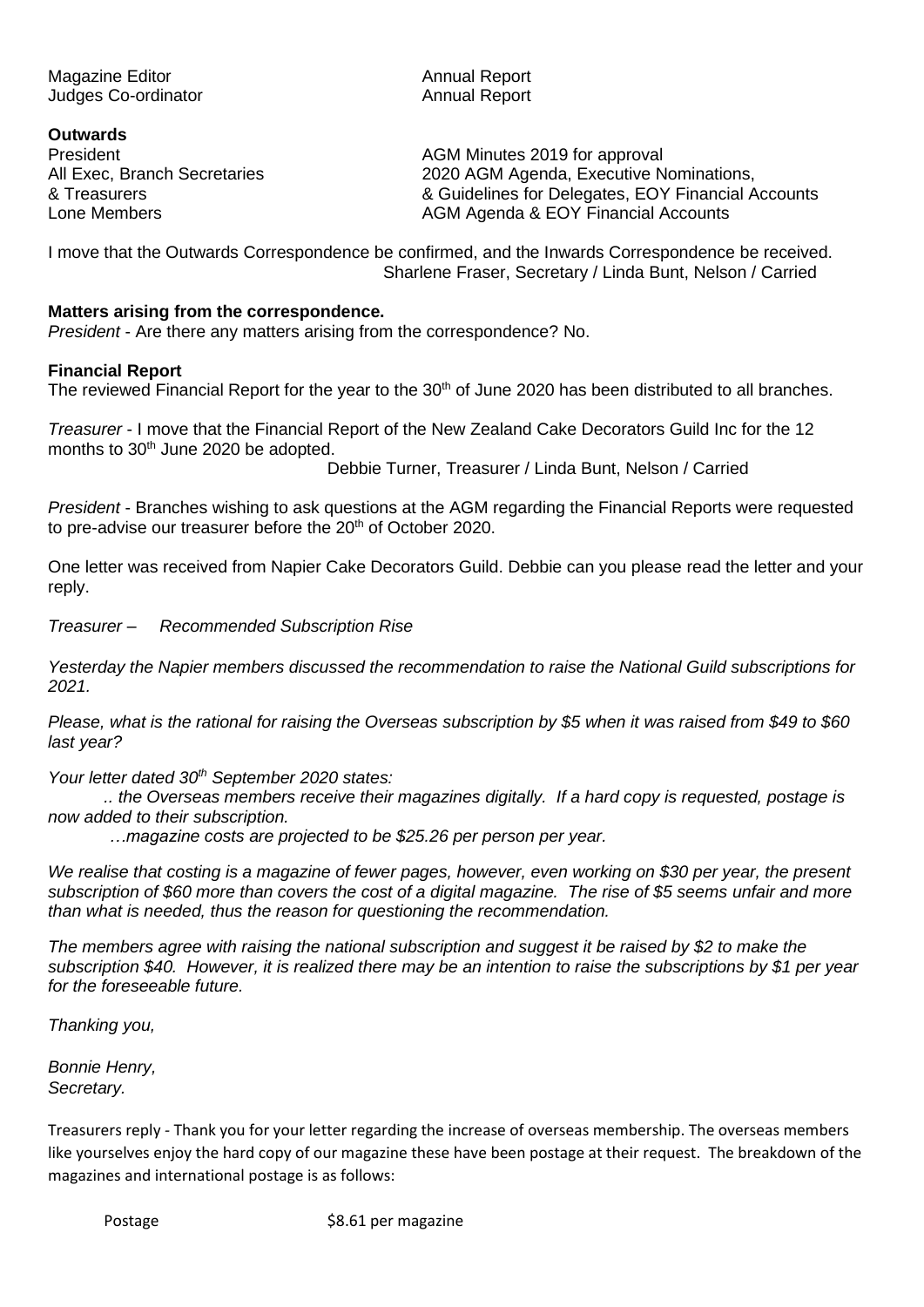Magazine Print & Wrap \$6.31 per magazine Yearly Total comes to \$59.68

These amounts are dependant on the number of pages going to print, with the last magazine due to there being no conference this year was less than usual. Postage this year did go up around June/July of this year. We have put a lot of thought into increasing New Zealand members subscription due to Covid and our decreasing numbers, we think it's best to keep the fees affordable and hopefully generate some new member interest.

Kind regards Debbie

*President* – Would anyone like to discuss matters arising from this report please. Raise your hand.

Bonnie Henry, Napier – I did reply to Debbie's letter wondering, the letter covering the end of year financials dated 30<sup>th</sup> September 2020 states 'overseas members receive their magazines digitally, if a hard copy is requested postage is now added to their subscription. Magazine costs are projected to be \$25 – 26 per person per year' The understanding then is that an overseas member pays a \$60 subscription receiving the magazine digitally, if they wish a hard copy they pay postage over and above the subscription, however dated the 4<sup>th</sup> November in reply to our letter 18<sup>th</sup> October states the overseas members like ourselves enjoy the hard copy of our magazine. These have been posted at their request. The breakdown for international postage with printing and wrap for 1 year is estimated as \$59.68 as per present magazine printing. These are conflicting statements, which one do we follow? The overseas member pays the sub of \$60 which includes a digital magazine copy but pays extra for hard copy? Or the overseas member pays the sub of \$60 which includes a magazine hard copy?

*Treasurer* – Thank you, Bonnie. The overseas members receive their magazines digitally and if a hard copy is requested postage is now added to their subscription. I should have taken it out of my report.

Bonnie Henry, Napier – Thank you.

*President* – Would anyone else like to comment on these increases? Please raise your hand.

#### No?

The Executive Committee has recommended to all branches that the subscription for this year commencing February 2021 be increased by \$1 for general members and lone members, and overseas members to be increased from \$60 to \$65. Would anyone like to comment on these increases?

Bonnie Henry, Napier – Thank you. Napier delegates recommend that the overseas subscription not be raised, we feel it is unfair.

*President* – Thank you Bonnie. Would anyone else like to comment? No?

Frances Dalton-Hayward, Marlborough – I would like to agree with Bonnie and say that I don't think if the overseas members are going to pay for the postage of each hard copy magazine that they receive then I don't understand why they have an increase in their fees.

President – Sorry, can you explain that again, what are your thoughts?

Frances Dalton-Hayward, Marlborough – I agree that the increase for the overseas members from \$60 to \$65 is unjustified when they are covering the cost of a printed magazine at their request.

President – Thank you Frances. They were sent digital copies, just to make it very clear, and they came back to us and requested that they would prefer to pay the extra postage so that they could have a copy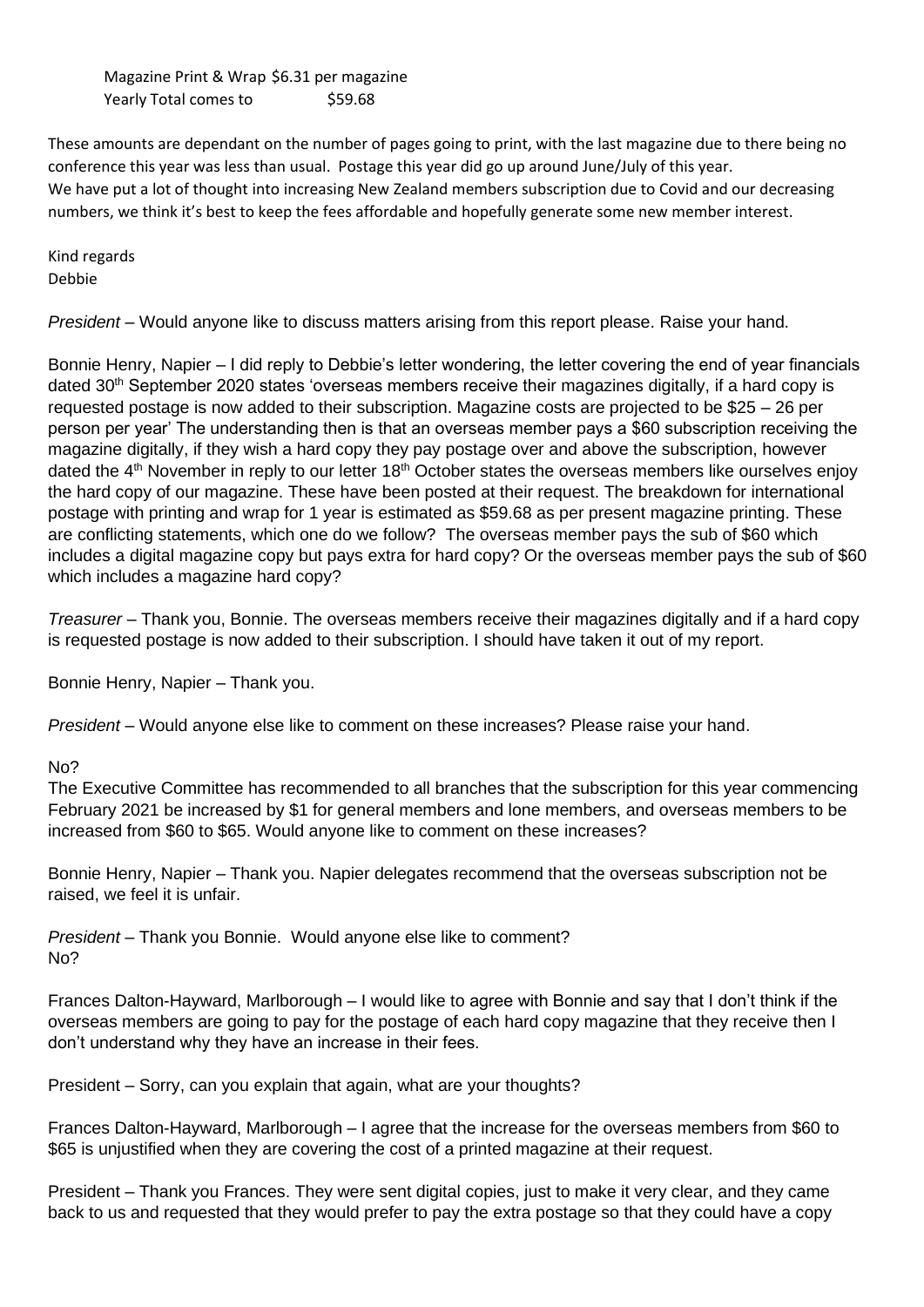posted, a hard copy in preference to the digital copy. Which is why our Treasurer was looking at the increase. Our magazine yearly total cost at the moment is \$59.68. The international sub is \$60, are you happy to make 30c or less than 30c profit on international people receiving our magazine? If prices go up during the year then the Guild will be covering that cost. So, at the moment the total for 4 magazines to send to international members is \$59.68, we are asking for a sub of \$65 against \$60. So back to the floor, if you can give us some feedback again as to what you would like.

Gaye Seymour, Tauranga – We feel that the overseas should be contributing also to the running of the Guild which is what the extra \$5 will cost and as it turns out we possibly won't even be getting the \$5.30 this year because of the increased costs in the magazine. So, all in all they are not contributing much at all to the Guild itself.

President – Thank you Gaye. Would anyone else like to respond to that?

Margaret Smith, Hillmorton – Should we not be looking then at cutting our costs in the printing, should we not be looking at another printer if it's costing us that much to print? It seems like a lot of money to print a small magazine.

President – Thank you Margaret. It is a lot of money, it's a worrying lot of money. Last year we looked and had quotes from about 4 different printers from around New Zealand and the one we use Kale Print from Tauranga is still the cheapest.

Margaret Smith, Hillmorton – Ok.

President – The incoming Exec might want to do that exercise again, that's something that will be out of our hands this year.

Margaret Smith, Hillmorton – Thank you.

President – Anyone else like to comment? Sandra McSherry.

Sandra McSherry, Redwood – Can I just some clarification that the \$60 is for digital copy that you are sending out now? And it will be raised to \$65 for a digital copy now?

President – This price is for our 3 international members who have requested hard copies. We only have 3 international members now, so that's the \$60 that we are asking to be moved to \$65, or making a suggestion that that fee is raised to \$65. Now it's an interesting point Sandra if we suddenly get another 4 members internationally they might be happy with digital copies with the magazine.

Sandra McSherry, Redwood – Thank you.

Desiree Thiart, Nelson – I want to find out why can't the magazines be sent in bulk to each guild, and then they, the Secretary hand them out to the members. Wouldn't that cut the cost down?

President – Thank you Desiree. Goodness, this is turning the clock back, that's the way is used to be many years ago and these magazines would arrive for the Secretary to send on or to be collected when members came to the club. It was the members choice that this didn't work. And that's why they are individually wrapped and posted directly to members. There might be a life member or somebody who can answer that better than I have for you, and we are certainly open to suggestions. Thank you, Sandra.

Sandra Angove, Napier – The magazines were bulk posted and a lot of members who failed to attend 2 or 3 meetings were missing out. It was also a huge job for those who packed and sorted the magazines into boxes for bulk posting and then transported them to the post office and put them into the post. The economics were done and it saved considerable money by individually posting them. The Exec do get a special rate of postage which is lower than the general person pays. Two of our life members spent many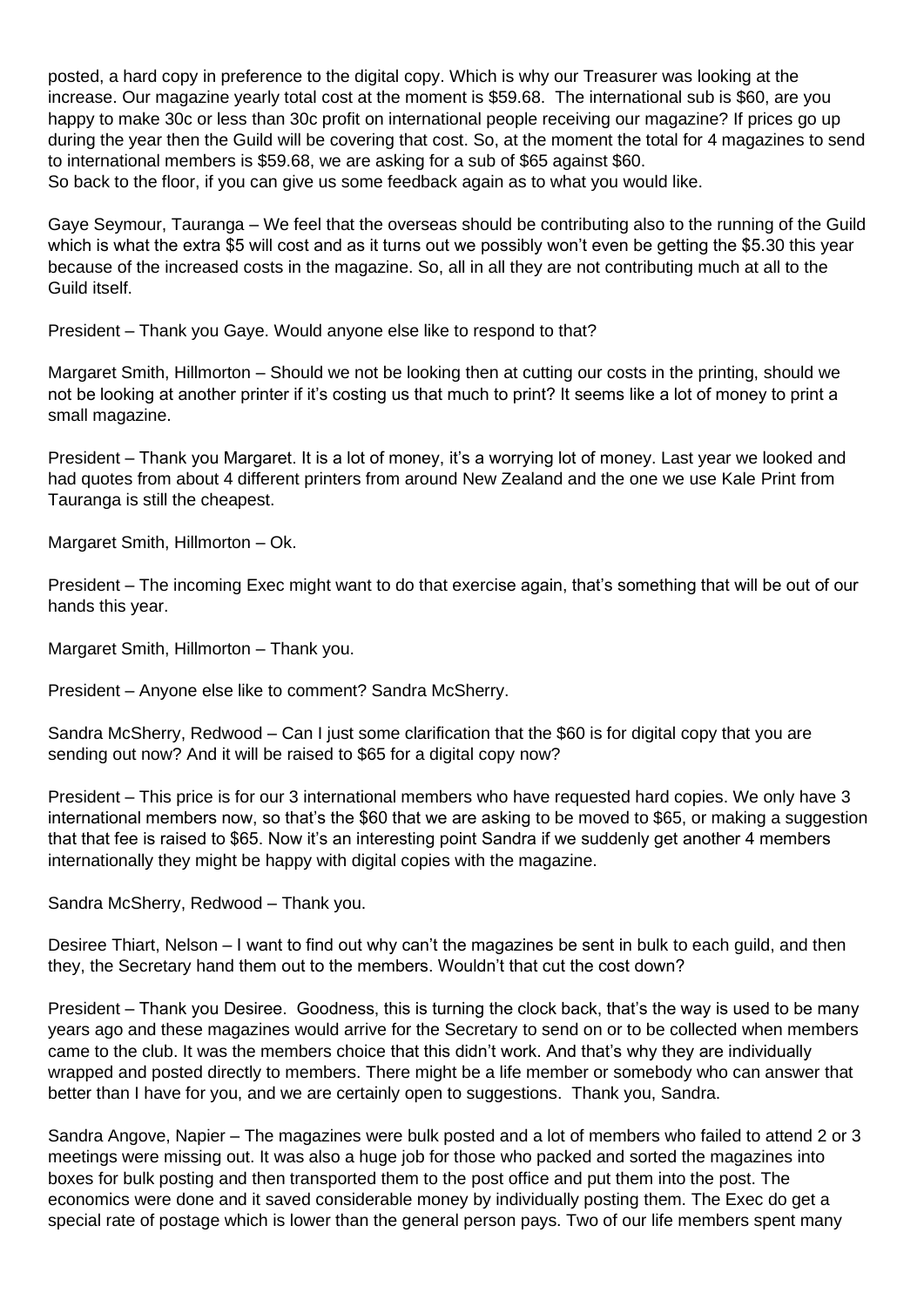hours packaging and boxing the magazines. This puts a huge stress on those doing it. But really it was straight economics, it was much cheaper to individually post than it was to bulk post.

President – Thank you Sandra for that explanation.

Sandra Angove, Napier – Bonnie has just handed me a note – The lower rates are provided all postal codes are correct. I know that Debbie said this last year "Please make sure you provide your correct postal code when registering your members". Thank you.

President – Thank you Sandra. We have listened to For's and Against's, is there anyone else before we close this and move on who would like to speak to it? Kelly?

Kelly Burdon, Petone – I just thought I'd just make a comment. I know that printers will package things up for you and send them out for you. I know this purely from, I used to be in the marketing team at ACC and I had printers do that for me, to 31 site NZ wide. I didn't know if you knew that, or if it's something you wanted to add to your quote to see if they would do it for you.

President – Thank you Kelly. Anyone else who would like to speak on that? You've heard the comments for and against. All those in favour that the international sub is moved from \$60 to \$65 for the coming year, please raise your hands.

For 15 Against 9 - Carried Our fees for the international magazine for international members, to send their magazine will now rise from \$60 per year to \$65, just for the overseas members to have hard copies of the magazine sent to them.

Now for our fee, for the members fee for New Zealand, it was suggested by Napier that the fee be raised another \$2 to bring it to \$40, it was our Treasurers recommendation was that it be raised by \$1. Which was what was suggested in about 2012 (I think) that was the national fee be raised by \$1 each year. Can I have a discussion on that please? \$2 against \$1. Is anyone objecting to the fee being raised to \$40 from \$38, could you please raise your hands? Claire Adams, thank you.

Claire Adams, Hillmorton – Earlier I believe that it was mentioned there was a lot of thought put into the increases of the membership. It might be good to hear what some of the reasoning was, particularly the plan to continue to raise the membership by \$1 a year, because it sounds like the \$2 increase, I could have this wrong maybe the Napier Guild could correct me, but it sounded like it was a one-off suggestion. Whereas the \$1 per year was regular. I am just curious to know the reasoning.

Treasurer – So the reason why is because A. there was a remit, sometime ago that the fees would go up by \$1 each year. So, keeping in line with that remit we have put it up a dollar but also with Covid we did think that rather than putting it up to \$40 that we would keep it to the \$1 to, keep the members we have got without it being too expensive. But, would love the \$2 because it would make it easier or it would give the new committee a wee bit more money to spend. Not much but a little bit.

Margaret Smith, Hillmorton – So, can you just clarify that again for me, are you going to put it up just \$2 this year or \$2 every year?

President - No, it would be \$2 this year. We can't look for next year at all. So the indication from our Treasurer was \$1 and the suggestion came through from Napier that it be \$2, instead of the \$1, that would be just for this financial year.

Margaret Smith, Hillmorton – Thank you.

President – Anyone else like to comment? Bonnie would you like to make a comment from Napier?

Bonnie Henry, Napier – The overseas subs just been raised by \$5, what's to stop our sub being raised by \$2?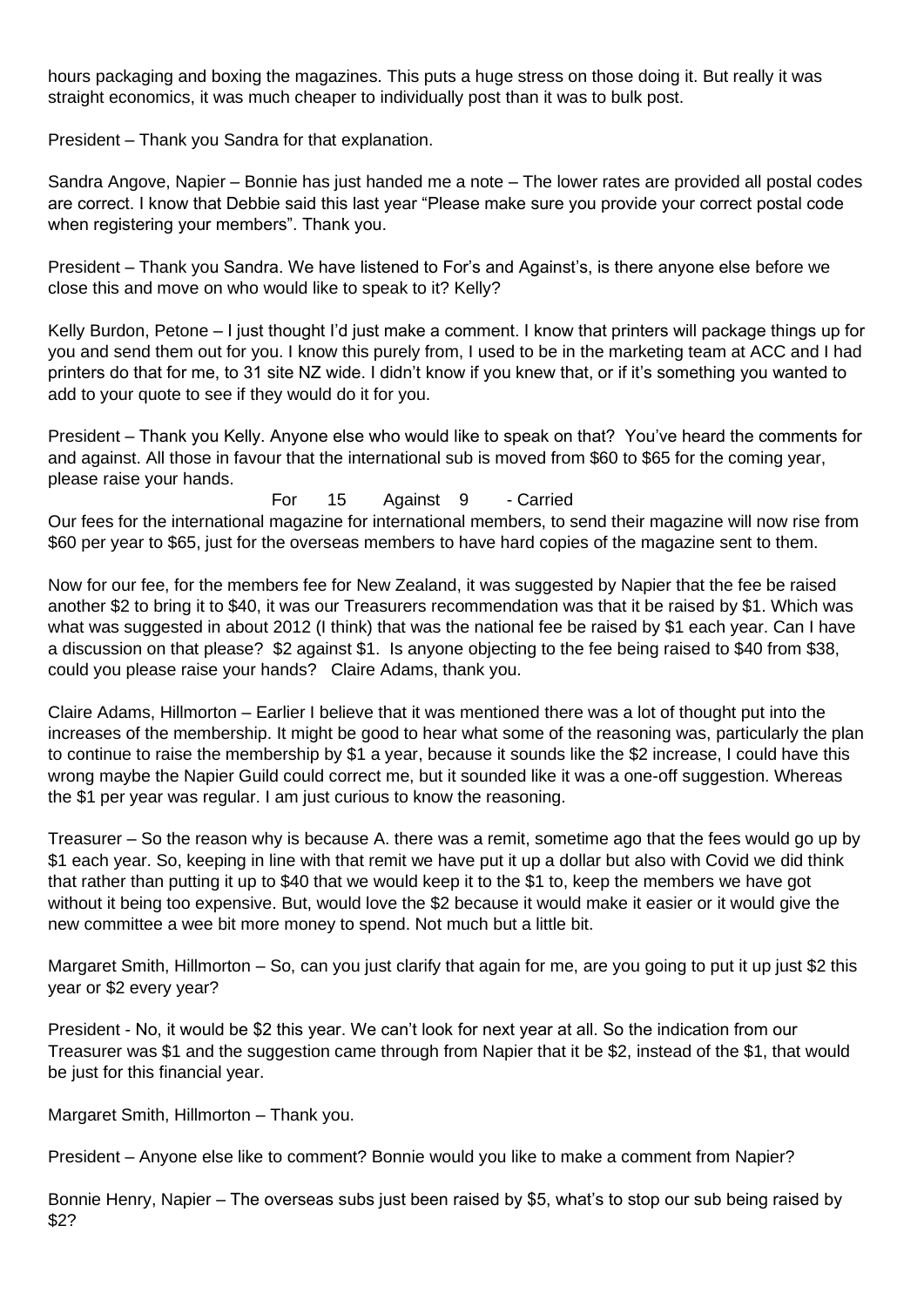President – There's nothing to stop that at all. It's over to the members and the way you are feeling about our present subs, keeping in mind that you have your own branch subs on top of the association subs. That's where we were coming from.

Dorothy White, Whangarei – Whangarei would be happy for the subs to go up another \$2 to round it off at \$40 for this year.

President – Thank you Dorothy. Anyone else would like to comment? No. Thank you. We have heard your comments For and Against for the fees being raised from \$38 to \$40. I'd like to move that our subscription for this coming year, now be raised to \$40.

Please raise your hand if you agree with the fee increase of \$2. We only need one per delegate we can't count two hands.

Marrian McGonigal - Can only the delegates put up their hands.

For 15 Against 4 All those in favour please say Aye - Carried

Thank you. We will now move on to the President's Report.

#### **Presidents Report, 2019**

Bev Carter presented her report and moved it be accepted (*included at the end of these minutes).* Bev Carter, President / Jenny Griffin, Whangarei / Carried

# **Election of Officers**

#### **President**

President – As I am not standing for re-election, is it in order for me to now declare the position of President to be vacant. All those in favour please raise your hand. And to the contrary please raise your hand. Thank you. There is one nomination for President, Michele Barnett, Tauranga. There being no other nominations, I declare Michele Barnett has been elected President of the NZCDG Inc for 2021. Michele would you like to give us a big wave, thank you.

#### **Vice President**

President – I now declare the position of Vice President to be vacant. There is one nomination for Vice President, Shona Ross, Christchurch. There being no other nominations, I declare that Shona Ross has been elected Vice President of the NZCDG Inc for 2021. Shona is sitting to my left but she is not in front of a computer at the moment.

#### **Secretary**

President – I now declare the position of Secretary to be vacant. There is one nomination for Secretary, Sharlene Fraser, Tauranga. There being no other nominations, I declare that Sharlene Fraser has been elected Secretary of the NZCDG Inc for 2021.

#### **Treasurer**

President – I now declare the position of Treasurer to be vacant. There is one nomination for Treasurer, Helen Corder, Tauranga. There being no other nominations, I declare that Helen Corder has been elected Treasurer of the NZCDG Inc for 2021.

#### **Committee**

President – I now declare the Executive Committee positions to be vacant. As Shona Ross has been reelected to the position of Vice President, 3 positions remain vacant for the Committee position. Nominations have been received for Frances Dalton-Hayward, Marlborough and for Margaret Smith, Christchurch. There being one other nomination required, do I have an expression of interest from the floor to fill this position please?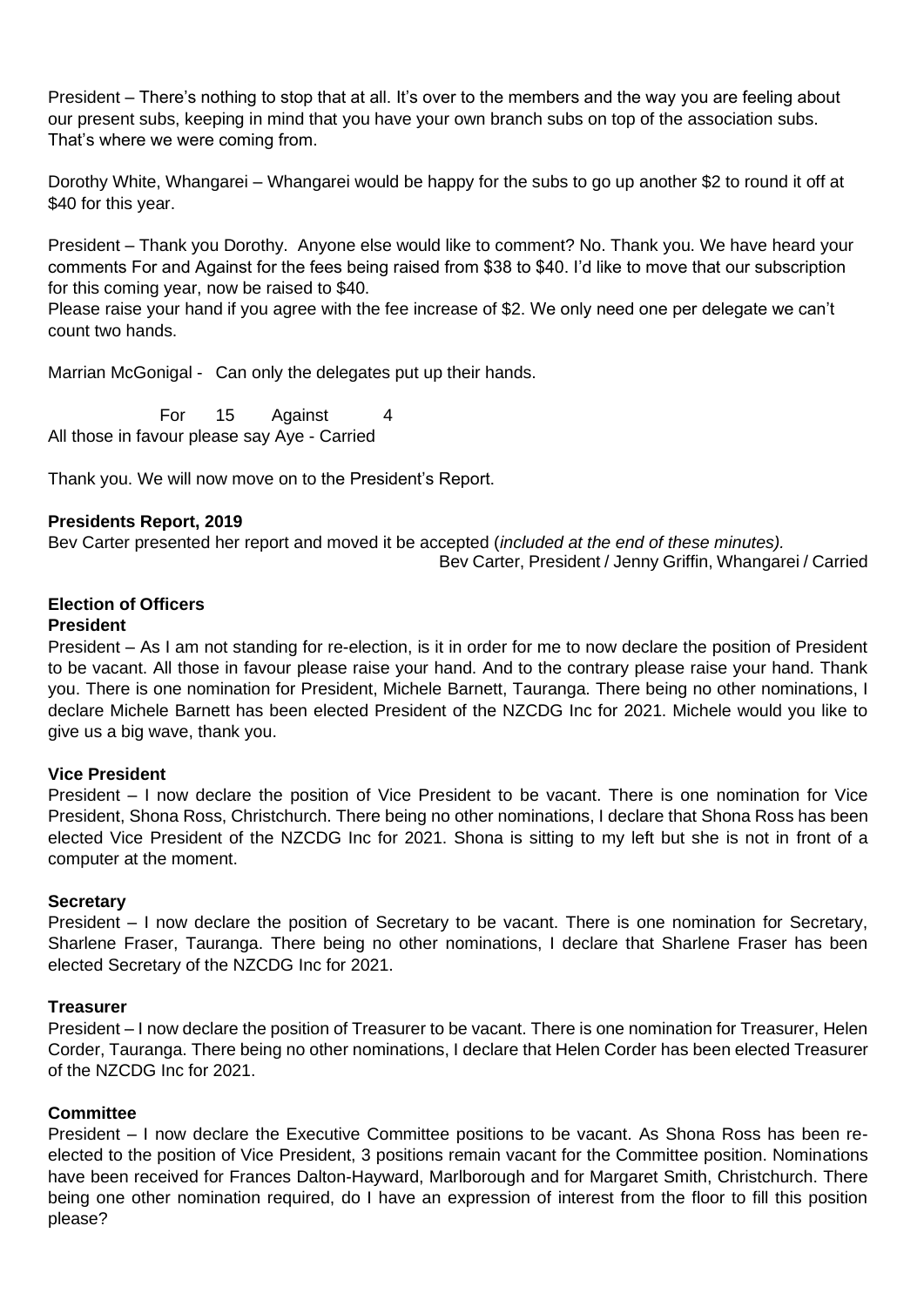Sandra McSherry is putting her name forward as a third member. We need a nominator for Sandra please?

Sandra Wales, Upper Hutt – Yes, I'd like to nominate Sandra McSherry.

President – Do we have a seconder?

Marilyn Curnow, Franklin – Yes, I would like to second that.

President – Thank you Marilyn. All those in favour? Thank you. Carried. Do we have any other expression of interest from the floor please? No other expressions of interest to fill that third position? I therefore, declare that Sandra McSherry has been nominated to take that third position.

Nominations have been received now from Frances Dalton-Hayward, Marlborough, Margaret Smith, Christchurch and Sandra McSherry from Christchurch. These three have now been elected to the Executive Committee of the NZCDG Inc for 2021. Thank you. Could our three new committee members please give a wave? Frances. Sandra and Margaret. Thank you very much. We thank you very much for putting your names forward. I must say it's lovely to have some Christchurch and South Island people this year.

I would like the new committee members to say a few words, Frances could we ask you first. Just come onto the screen and introduce yourself.

Frances Dalton-Hayward, Marlborough – Hello. Well it's going to be an interesting year ahead and hopefully 2021 will be somewhat more normal than it's been this year.

Margaret Smith, Christchurch – Yes, good luck with that! Hopefully we are going to have a good year, yeah. And it is nice to have someone from the South Island and having three is very special.

President - Thank you Margaret. And Sandra.

Sandra McSherry, Christchurch – My sentiments exactly, lets hope it all goes well for us this year.

President - Thank you Sandra. Michele, as the incoming president would you like to say a few words as well?

Michele Barnett, Tauranga – Thank you everybody for your support. Onwards and upwards, it's fantastic to see four representatives from the South Island. Fabulous. Thanks guys.

President - Thank you Michele. Helen, is coming in as new Treasurer.

Helen Corder, Tauranga – Yes, this is an interesting one for me as, along with Michele we have worked on the Executive Committee before and we know we can work well as a team and we look forward to working with all of our other new members on the Committee. I'm going to get to know Zoom very well I suspect.

President – Thank you Helen.

#### **Magazine Editors' Report**

*President* – Now I ask the Magazine Editor, Bonnie Henry, to read her report please.

Bonnie Henry presented her report and moved the report be accepted. *(Included at the end of these minutes).* Bonnie Henry, Magazine Editor / Margaret Smith, Hillmorton / Carried

*President* - Are there any questions for Bonnie please. No hands going up, thank you. At this stage I would like to record our thanks for Heidi Dunning as webmaster and IT support, Christine Cecil as Heidi's assistant, and Helen Corder with financial matters, reports and advice, and to the many others who have supported myself and the committee in so many different ways. Please join me, oh, we can't have an applause can we. I thank them for their wonderful service to all members. And I'm sure you are all getting a wave, thank you so much.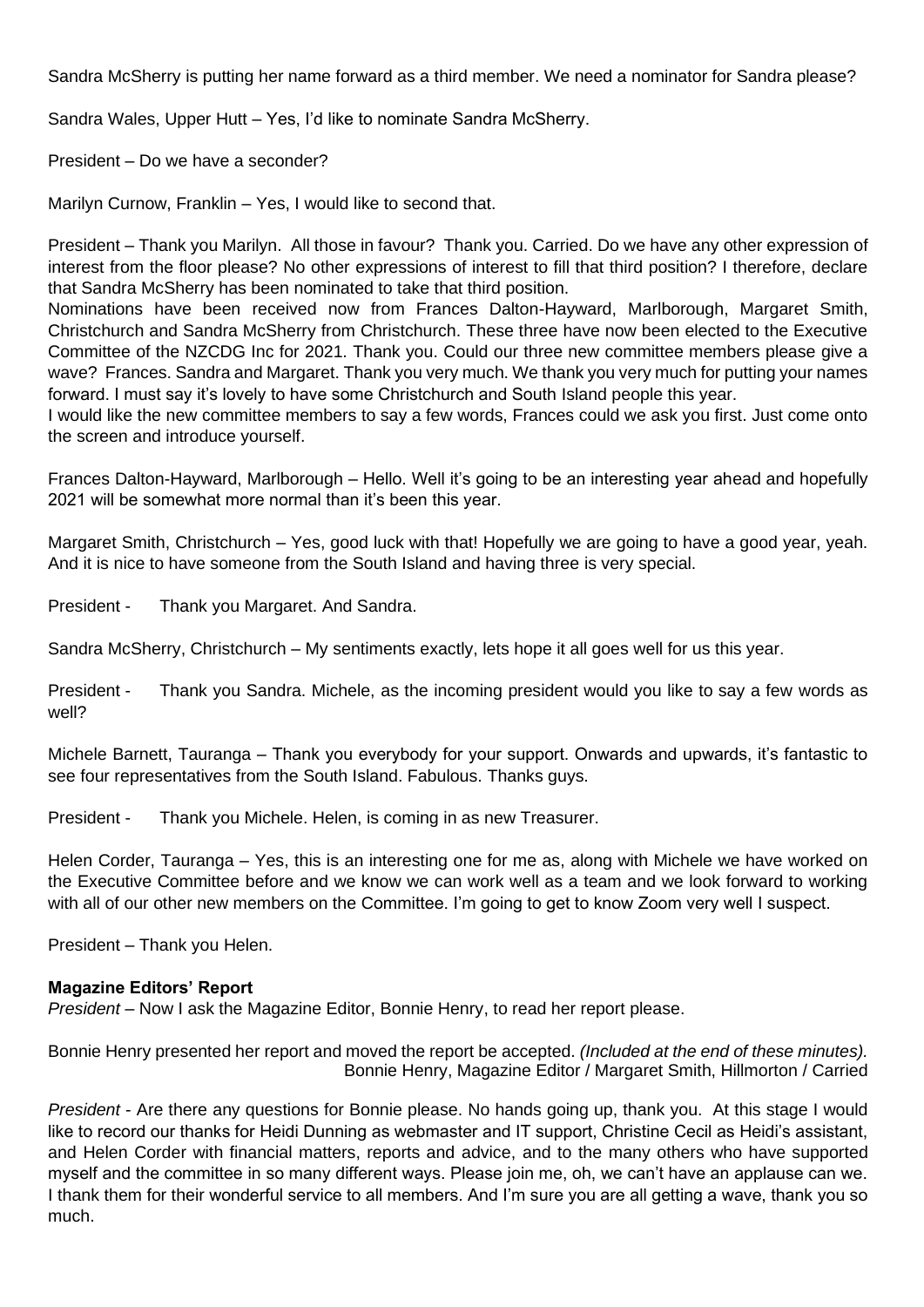It's been quite interesting trying to run this via Zoom.

#### **Judges Co-ordinator's Report**

President – Our Judges' Co-ordinator Report please, do we have Rosemary Ballard with us?

Rosemary Ballard presented her report and moved the report be accepted. *(Included at the end of these minutes).* Rosemary Ballard, Judges Co-ordinator / Linda Partridge, Kotuku / Carried

President – Rosemary, I guess at this stage we usually say who next year's Judges' Co-ordinator is going to be, you may not have had time to have a meeting and do that?

Rosemary – No

President – Thank you. We will wait for you to announce that. Are there any questions for Rosemary? No questions? Thank you.

#### **General Business:**

President – We now move on to General Business. Is there any General Business before we go to an open forum for discussion? No?

#### **Open Forum:**

President – Open Forum for discussion, is anyone sitting here with us today that would like to bring anything up for discussion that we may be able to answer, if not we might be able to hand it over to the incoming Exec?

Kelly Burdon - I'm Kelly. I'm from Petone. So, can I just quickly introduce myself, I am relatively new to this, I just do cake decorating as a hobby.

President – Sorry Kelly, we just can't hear you at the moment.

Kelly - I'm from Petone, and I'm relatively new to cake decorating, I do it as a hobby. So, I suppose, one thing that I have been thinking about, mainly because my background is working in communications and marketing. Is what is the New Zealand guild and all the guilds across New Zealand trying to achieve? I've heard different things of what each guild is trying to achieve. So I suppose where I am coming from with this, is have our members ever received a survey to actually find out ways to promote what we actually do, to get new members? Because obviously growing our membership is a big thing for us. So, I guess my question is, has a survey ever been sent out to everyone? To find out how they are feeling with how things are going, have they got any great ideas on how to grow membership, just anything like that really?

President – I am sure if questions were asked and put into the magazine Bonnie would be most interested to have a discussion point, page set up in the magazine so that members could come back and ask questions like that and have answers.

Kelly – I suppose, for example, we, I know not everyone is doing things digitally these days, which is fine but there is different free software for example where you can actually send out survey that can be anonymous, I do know that people do feel more comfortable when, more inclined to open up and sort of speak their piece. If we did not example send out a survey, just with a few questions to gauge what people think, and also great ideas to grow our membership. And by I mean, what people think, obviously things are great at the moment it's more how can we grow our membership, what's missing and all that. Because it's always good to test the waters to know if you are going 'the right direction' so to speak.

President – Thank you Kelly. The other thing maybe that you are not aware of is that occasionally a survey is arranged for members attending conference. We have discussed a survey and suggested that a survey sheet could go into each conference attendees bag. That is something the incoming Exec could look at again and of course you could have questions along those lines.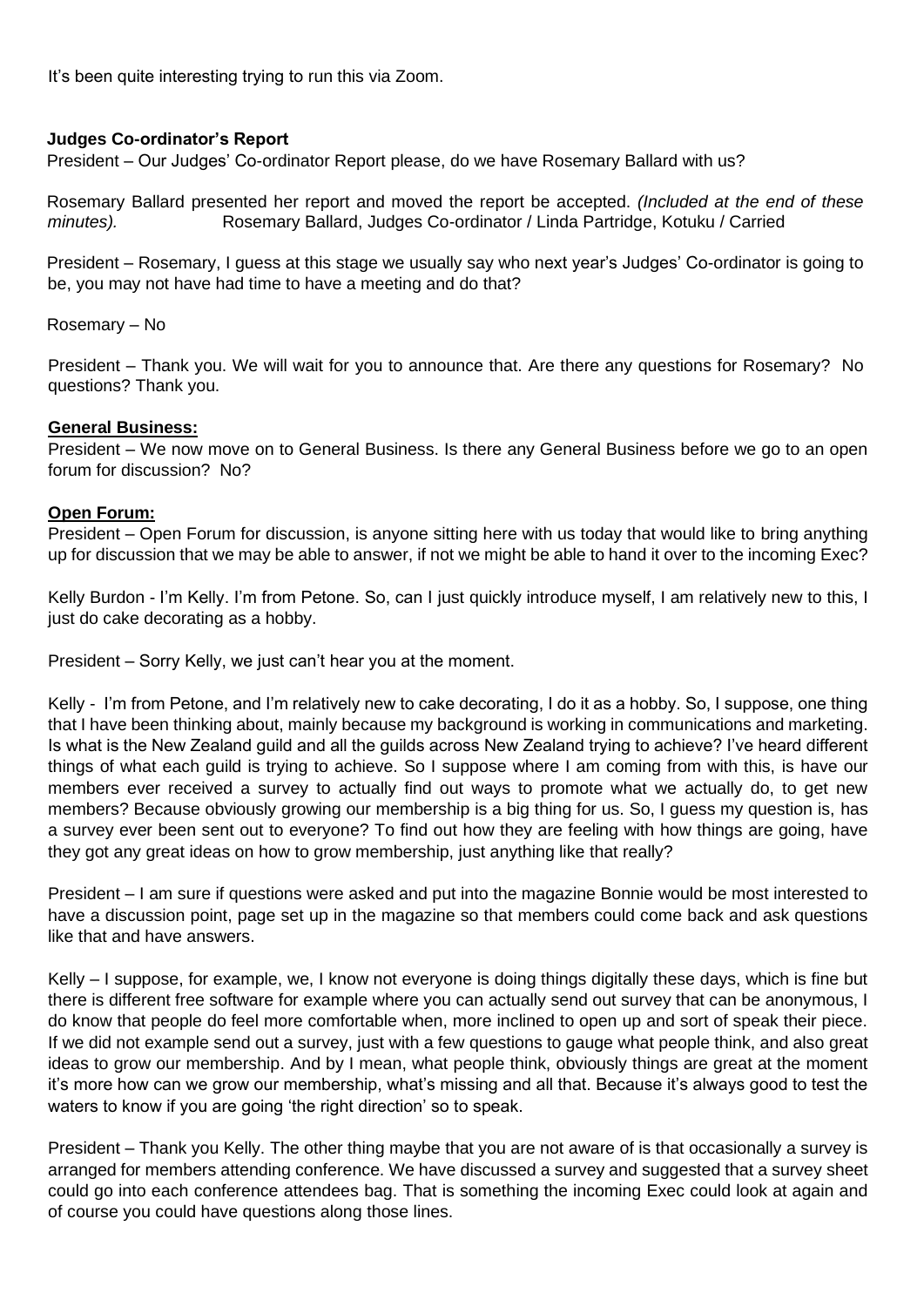Kelly - That's awesome to know.

President - Everybody works hard towards getting new members. Some branches are very pro-active and others aren't so pro-active. We do need to keep that interest growing. Would anyone else like to make a comment?

No? We will leave that to the incoming committee and I am sure that they will be delighted to pick up on your suggestion and comment. Thank you.

Kelly - By the way, I'm more than happy to help out with anything like that too, as it's what I do in my job. I'm more than happy to help.

President - Thank you Kelly. Anyone else like to bring anything up please? No? If no-one else wishes to speak I would like to thank you all for joining us on Zoom this afternoon. I trust this new experience for many of you will now go down in history as a once only event. May 2021 see members extending hands of friendship in person once again.

I would like to declare the 34<sup>th</sup> Annual General Meeting of the New Zealand Cake Decorators Guild Inc closed at 3.03pm.

## The next Annual General Meeting will be held at Wairakei Resort, in Taupo on Friday the 5th November, 2021.

Thank you all for your attendance.

These Minutes are yet to be confirmed. Approval for distribution is given.

Sf lenter.

**Bev Carter** President New Zealand Cake Decorators Guild Inc.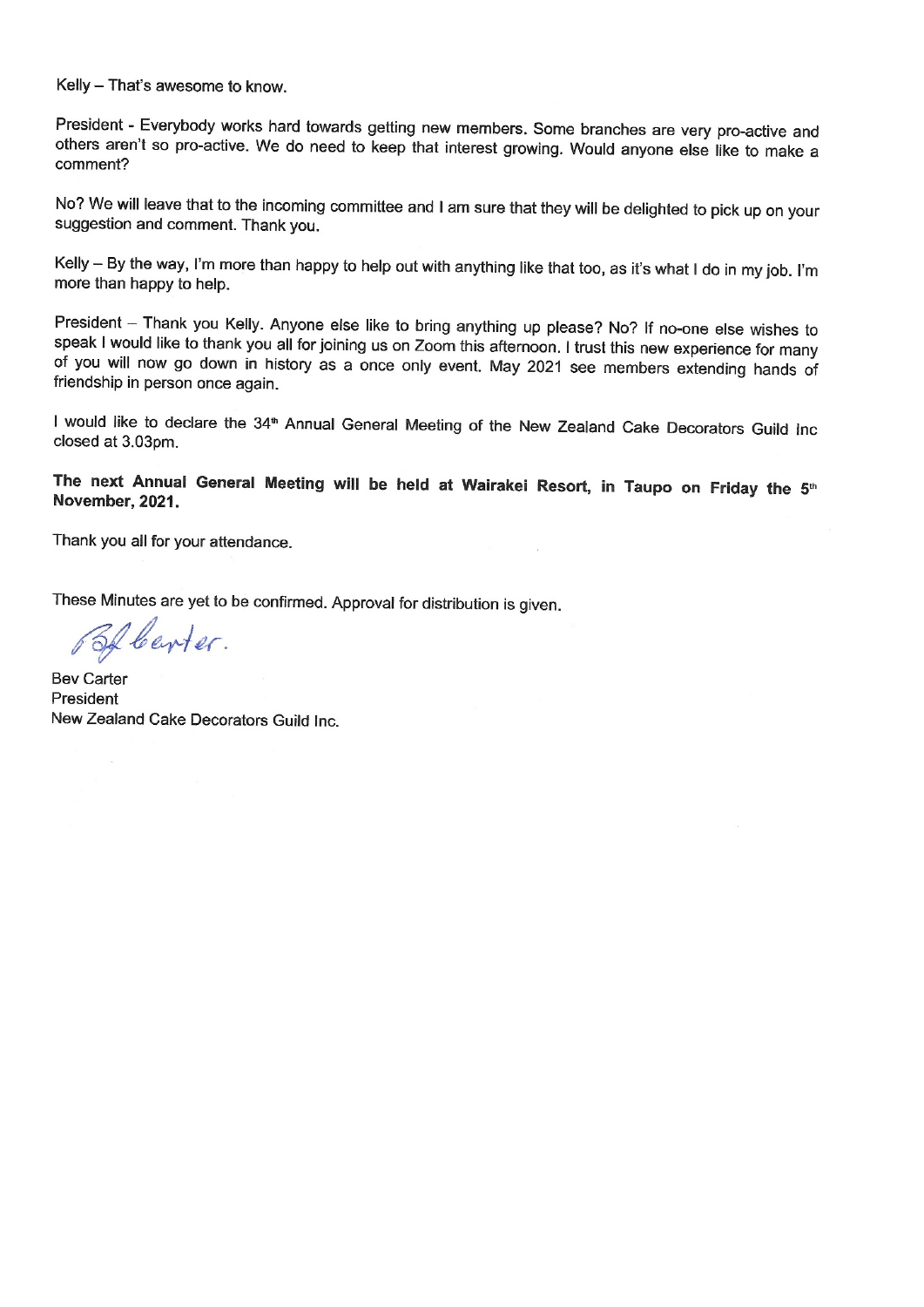#### **Presidents Report, 2020**

2020 posed obvious challenges due to the Covid-19 Pandemic reaching all parts of the world. While many were safely tucked away in their bubble, the Executive work behind the scenes ramped up. This resulted in having to Postpone Conference 2020**,** due to be hosted by Taupo Cake Decorating & Sugar Art Club**.** Marrian and I met at the Wairakei Resort, with members of the Taupo Branch, when the probability of a lockdown was muted. This visit was to ensure all avenues, should Conference 2020 be postponed, could be rebooked for 2021. Rescheduling the Wairakei conference venue, and re-establishing a new Contract for 2021, proved a long drawn out procedure, as we negotiated to ensure the deposit already paid, which was non-refundable, was to our satisfaction, held in safe hands.

Demonstrators for 2020 were released from their contracts, to be re-established in 2021 if still available. International Demonstrators booked for 2021 then had to have their contracts pushed out to 2022 dependant on availability. Taupo members and Central Otago Cake Decorating Club were also having to cope with changed venue plans and halting all planning arrangements for another year. We are grateful to all concerned for their understanding and willingness to change. Not once did we hear a grumble.

Our visit in February this year to Central Otago was to finalise venues and arrangements for Conference, 2021, now pushed out to 2022. All Executive meetings from here on were via zoom. Thank you, Central Otago, for your superb hospitality.

Having sort legal advice, we were assured, that only in the case of uncertainty, due to Covid-19, could we switch to a virtual AGM, as our constitution did not allow for this scenario. Our paramount decision was the safety of members. With many members feeling vulnerable and uneasy about travel, along with unstable lockdown scenarios, a late decision was made for the AGM to be virtual through ZOOM.

A Sub Committee was formed this year to begin the re-write of the constitution, which over the years has become very outdated. This is well underway with good progress being made. Many thanks to Helen Corder, Bonnie Henry, Jane Sparnon and Dorothy White for your sterling efforts. When a draft is passed onto Branches for reviewing, please give it your utmost attention, as all comments will be considered and commented on within a given time frame, keeping in mind the new rules of the law are clearly set out.

International Demonstrators are currently on hold while boarder restrictions remain uncertain**.** 

This year, a master's class for the conference flower was to have been introduced, with Alan Dunn agreeing to judge this section, and Greg Cleary offering to donate the Trophy. It was our intention to also include a short session for Alan to spend time with the judges as an informal Question and Answer session. We hope these exciting enhancements can be implemented in 2021.

Introducing the Intermediate class in Nelson last year proved a great success that all participants can be proud of. Greg Cleary, our International Demonstrator at National Conference in Nelson, was so impressed with the standard of work presented in the Gloriosa lily section, stating that it was world class. What an honour to have bestowed on all who entered. Congratulations.

Our membership stands at 565 paying members, 10 Life Members and 3 International members. This year we have 19 out of the 38 Branches who have registered Delegates for the virtual AGM. Three Branches have closed this year, Cake Art Taranaki, Northern Wairoa & Tamaki. Whereas we understand your departure from the Guild, we are certainly sad to see you go, and wish your members well.

Due to financial restraints during these difficult months we also lost three of our long-term advertisers to our Magazine. This came as a huge disappointment as our magazine had provided much discussion during the year. We all love our magazine in its present format and hope, for it to continue, for many years to come.

We are indebted to our magazine advertisers who support members by continuing to source stock, in return, please continue to support them.

At this point Special thanks must go to our Magazine editor, Bonnie Henry for her tireless dedication in producing a very professional magazine. With so much knowledge at her fingertips she looks after us well. To you, the members who contribute Branch activities, articles, and photos of high-quality work, thank you. This makes Bonnies job so much more enjoyable, not having to scramble for articles at the last minute. Keep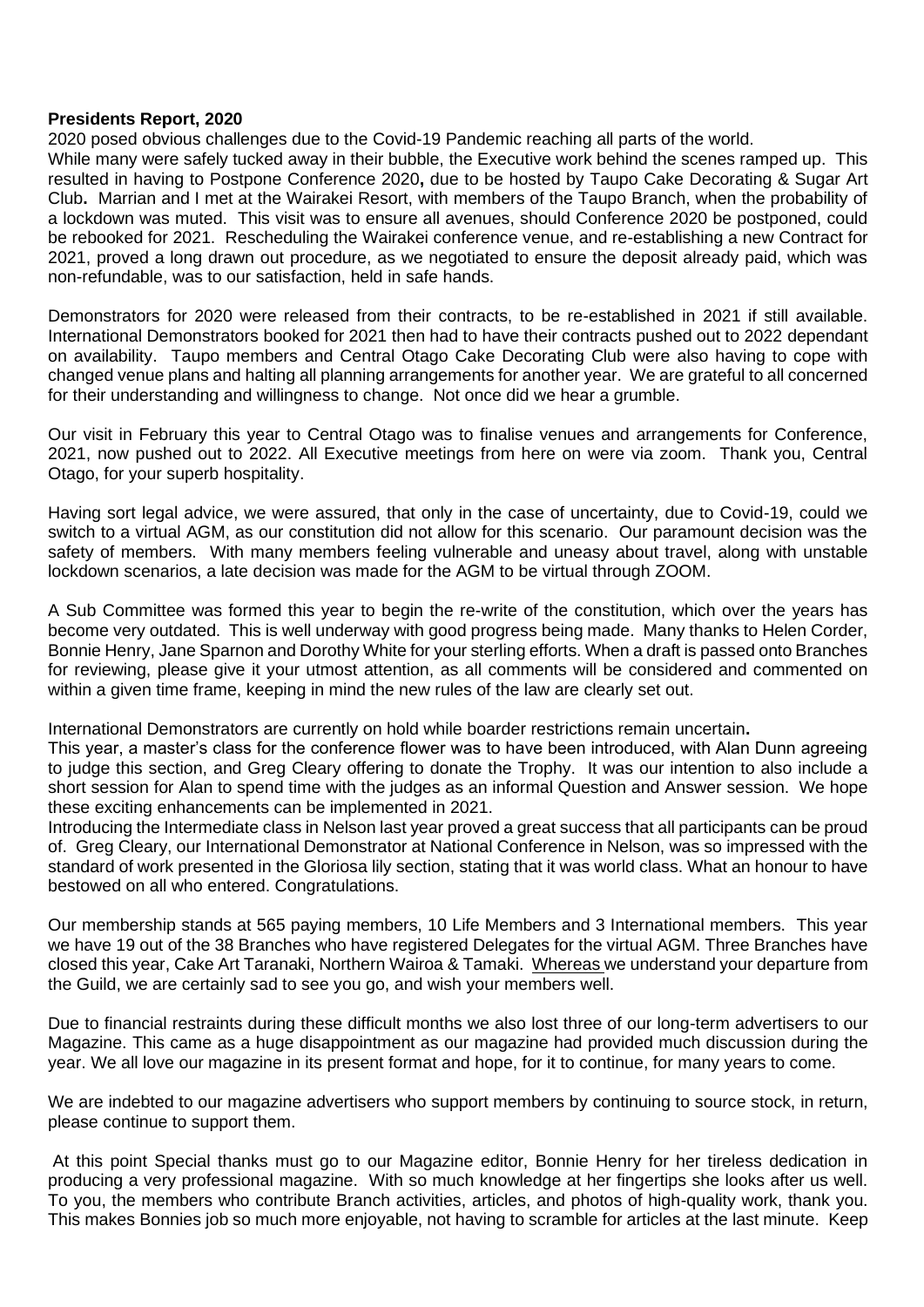them coming we love hearing and seeing what you are up to. We also extend our gratitude to the proof-readers for their part in producing the magazine.

Heidi Dunning continues to support the IT and Web-site with Christine Cecil assisting Heidi with updating membership registrations to the Web and Face Book updates, Thank you Heidi and Christine.

Promotional funding was reduced this year from \$5,000 to \$3,000. This assists Branches with funding for NZ demonstrators and Advertising for open workshops and demonstrations. It is pleasing to see Branches reaching out for this assistance.

While funding remains an ongoing issue, the balance between rising costs and maintaining fee structures to suit every scenario, will be an ongoing challenge for the Incoming Executive. It is not our prerogative to assume everyone is able to cope with an increased structure.

During the year we had two Executive members leave the committee. To Elaine Goldthorpe and Julie Ede, we thank you for your contributions and wish you well. We were grateful to Judith Crosland for stepping forward to fill Elaine's position. Julies position was not filled due to Covid-19.

To this very capable and supportive team with me today, I thank you sincerely for your hard work, enthusiasm, and dedication. The huge number of hours you spend working for your fellow Guild members, is very much appreciated.

This year we say farewell to Debbie Turner, having spent two years on the committee before taking on the role of Treasurer for the past two years. Debbie introduced the Xero accounting package, which has saved endless hrs with accountancy reviews, invoicing, receipting, and record keeping. We also farewell Marrian McGonigal, who has worked tirelessly on the committee over the past three years. Marrian successfully put together the recipe books taken from many years of magazines, as well as collating the magazines into indexed book form. She has been a willing member to take on more than was ever asked of her. Judith, thank you for stepping into a temporary last-minute role, taking on the Judges and Conference Liaison portfolios both of which turned into low volume projects again due to this pesky virus.

It certainly has been my pleasure to have worked with you all, thank you.

As I now retire, I feel privileged to have served four years on the Executive, with the last three years as your President. At times, these years have been tumultuous, but with the superb support of the Executive with me today, advisors, and the special support from you the members I sincerely thank you all.

To this end I wish the incoming Executive the absolute best and thank you for making yourselves available.

May we all emerge with a stronger sense of appreciation for **our** people and our Guild.

Best wishes for a Happy Christmas and may 2021 bring good health and happiness.

Thank you.

Bev Carter President NZCDG Inc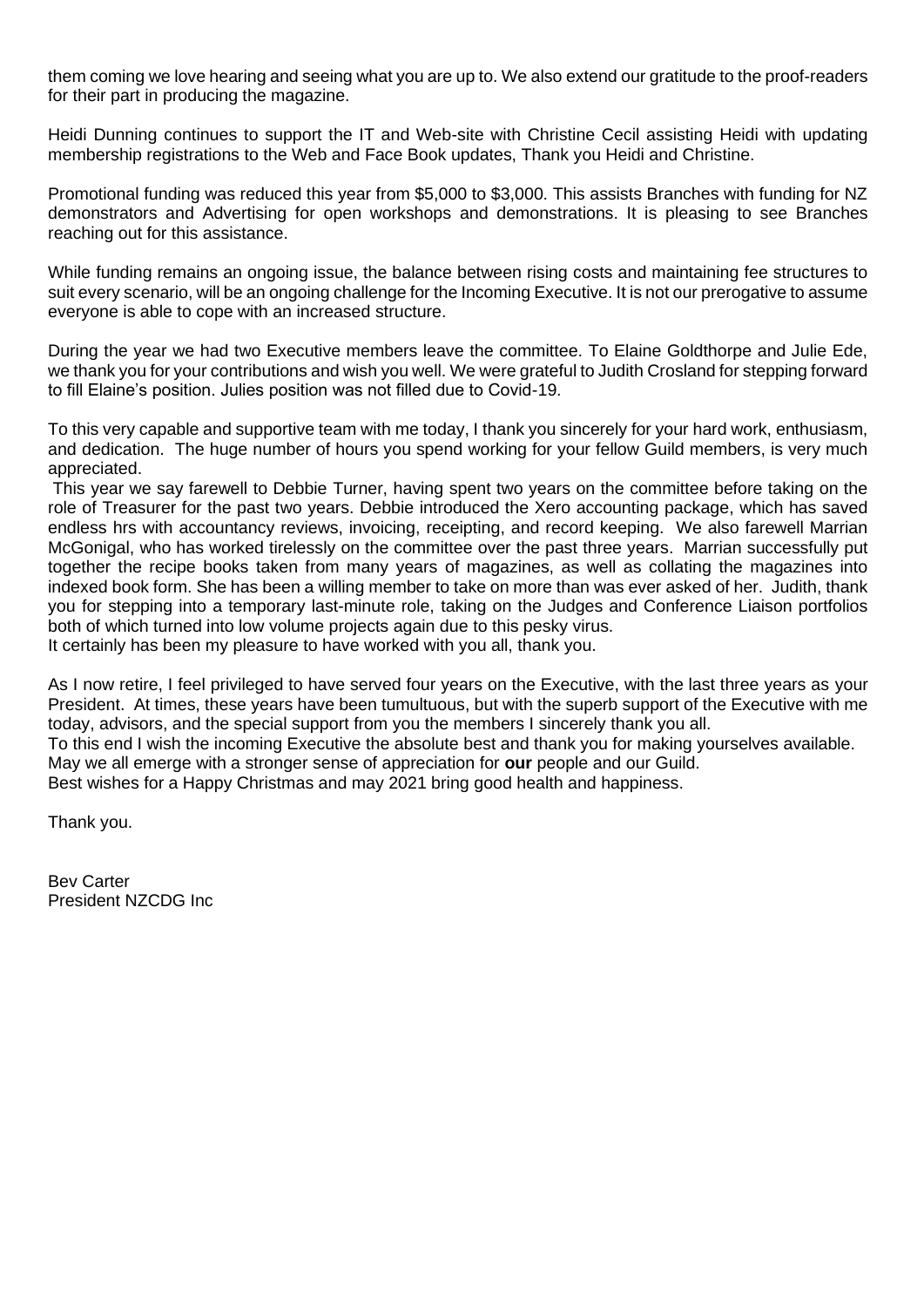#### **Magazine Editor report**

Good afternoon.

Another interesting year 2020 has been, the influence of which points to the world-wide Covid-9 virus. As is known the lockdown on March 25<sup>th</sup> for many necessitated thinking outside the square. The Executive Committee and I included. The completion of compiling the April magazine was delayed to enable inclusion of the rearrangements for the 2020 AGM, Conference and 2021 Conference.

Rather than be without a magazine it was issued digitally, early in May, to all branch Presidents and Secretaries with the request it be passed onto their members. The digital copy was issued to lone members with digital means and for those without, copies were printed on a home printer and posted late in May. No commercial hard copies were printed.

There is a more even spread of branch submissions for issues this past year. I've no doubt you all peruse the news and pick up on ideas of what other branches are attempting and achieving.

I trust I am not sounding like a broken record, but I do thank everyone who submits material. This coming year extra material is needed as there will be no 2020 Conference photos, information or demonstrators' notes. I have on file notes from years gone by, but notes from more recent years will also be of interest. Also of interest are the challenges and triumphs of the Everyday Member, please remember to submit writings of Everyday Members in your branch.

If there are any doubts as to the material you would like to submit contact me or the Magazine Liaison, we are happy to help you.

Proofreading continues to be valuable. When one works continuously with the same document, it is easy to miss that which should not be. Thank you, Lois Diaper and Sandra Angove for your contribution to the magazines.

Thank you also to Shona Ross, the Magazine Liaison, with so many things new, it has been an interesting working year.

I look forward to the continuation of receiving news, articles, photos, demonstration notes for your cake decorating magazines.

Bonnie Henry Magazine Editor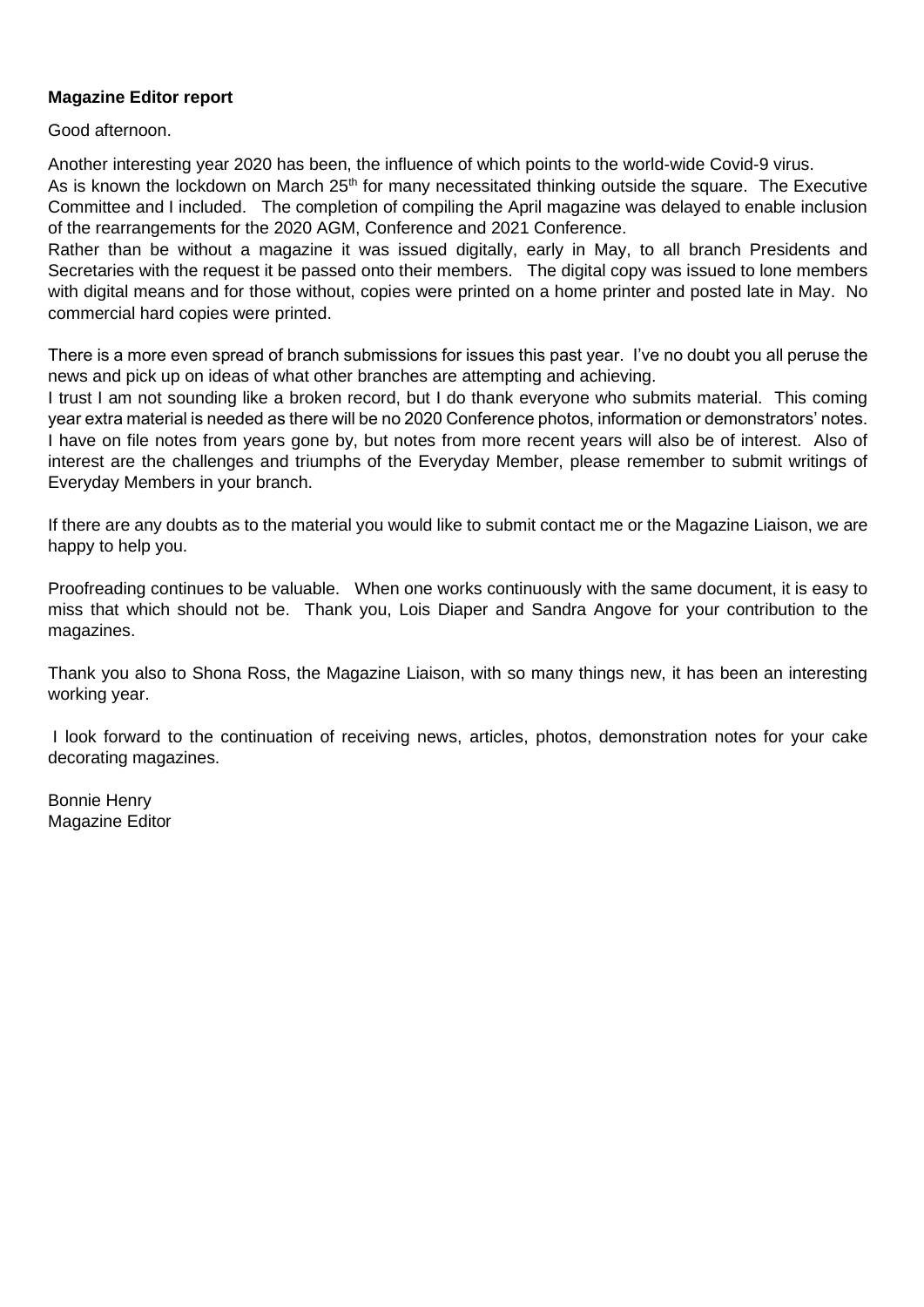#### **NZCDG Inc. Judges Coordinators Report November 2020**

To all members I would like to take this opportunity to present my Judges' Co-ordinators Annual Report for 2020. After a very strange year with the disturbances of cake competitions, club meetings, demo's there is very little to report, haha.

After a very successful conference competition at last year's conference at Nelson I thought the standard entry in the competition very high. Thank you to all my fellow judges that assisted in bringing this competition together, those who also entered it was just amazing. We would love more and more people to enter. Sadly, we could not hold a Stewards course this year in Wellington, that was planned for the 28<sup>th</sup> March just before lockdown. There was a cancellation of the Wellington show, sadly the Judges were unable to get together for there mid-year meeting. And also, we had an upskilling planned as well. In these strange times we look forward to a new start this year. Because of Covid and all the years program being cancelled these were to included Stewards course, Wellington Show, upskilling for the Judges, the National Conference in Taupo, and club demo days. We are hoping with the current alert levels around the country, in that they stay as they are for next, next years events will be up and running. Stewards course will be definitely in March, Judges meeting at the Wellington show which is at the end of July. Upskilling for the Judges which will be included in that weekend, with some very new and exciting techniques. Conference in November for our competition which will all these events include all the Judges. All dates to be confirmed and included in the magazines. Hopefully with lockdown we have used our time wisely to improve our skills and techniques. On a sad note, we lost one of our Judges to the 'cake decorating guild in heaven', Doreen Watkins from Horowhenua Sugarcraft Group. Doreen was an amazing cake decorator and was always willing to share her skill. She had a beautiful flower arrangement up on the table with her ashes and included her very vast account of all of her nozzles. I have never seen so many nozzles in all my life. Over the months of lockdown and restrictions within the Judges it is sad to learn of sickness, family problems, loss of a grandchild and just the whole situation of Covid made us feel very disjointed. From all the Judges and Stewards I would like to wish everyone a very Merry Christmas, Happy New Year and stay safe.

Rosemary Ballard Judges' Co-ordinator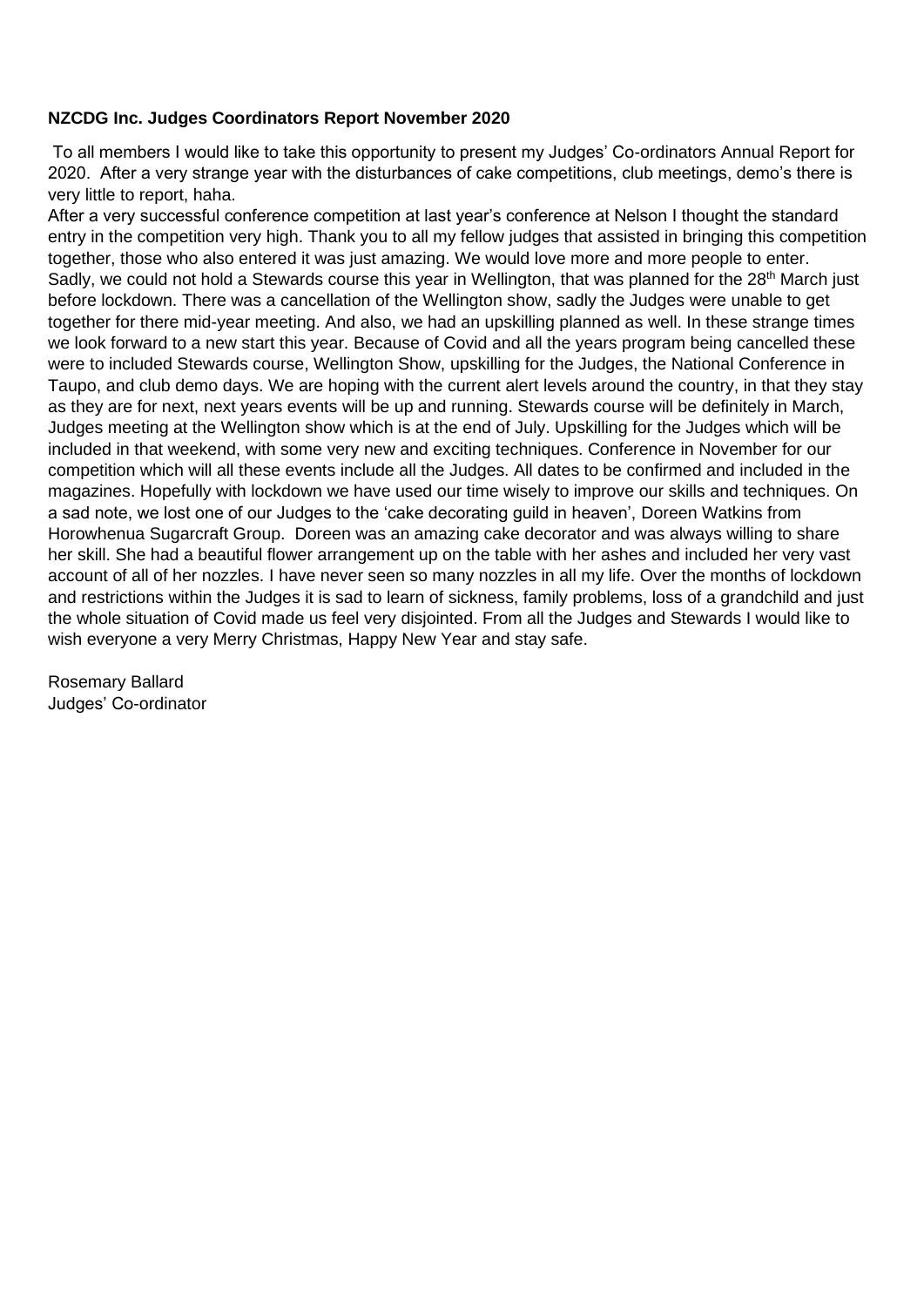# *New Zealand Cake Decorators Guild Inc.*

30 September 2020



To: Executive Committee Members, Branch Presidents, Secretaries, and Lone Members

I am pleased to be able to forward to you a copy of the Annual Financial report of the NZ Cake Decorators Guild Inc. for the financial year 1 July 2019 to 30 June 2020. Also included is the Reviewer's Report.

Please take time to discuss the report with your committee and members prior to AGM. Ensure that your delegates have a copy of this report with them at the AGM for reference.

You will note that the Conference at Nelson has made a profit. The executive worked hard and kept to a budget to ensure that once again this was self-funding.

The Guilds income from subscriptions, Interest and Magazine Advertising etc., has not been enough to cover the expenses to run our organisation. Last year we changed our accounting package to Xero. While there is a monthly charge this package allows more flexibility in record keeping, is recognised by accountants as a premium package, is user-friendly, with all data saved in the cloud. This package also allowed Helen Corder to be a checker by monthly at GST time. This has kept accountant fees down. Thank you, Helen, for all your help.

This year we have 579 members, ten of these being life members this is compared to 627 last year. Three Branch's have folded this year with our membership showing a decline over the last four years. Executive costs are continually monitored as are all other costs. The AGM Minutes along with as many reports as possible are now e-mailed as per the remit passed last year. With Covid-19 the executive has had to do things differently, zoom meetings, sending email receipts. All of this has helped with keeping costs down.

Magazine printing and distribution is now monitored closely to avoid wastage by over printing. Magazines are only printed for financial members as at the time the magazine is printed. When subscriptions are due it is important Branches on-pay them to the Treasurer for members to receive their magazine. Late payments will receive a digital copy after which they will receive the printed copy as normal.

Overseas members receive their magazines digitally. If a hard copy is requested postage is now added to their subscription. Our magazine costs have been paid solely by subscriptions as when Covid hit, no one knew what the future was going to look like, our advertisers declined to advertise. The shortfall is something the Executive will need to be looking at in the coming year as more advertisers would help immensely. Unfortunately, the more our membership drops the more our magazine cost rise. To print, wrap and post our last magazine was \$6.31 per member. This magazine did have a few less pages due to no conference. At this level of magazine costs are projected to be \$25.26per person per year. Which leaves a little over \$7,000.00 to run the Guild.

In 2004 a remit was passed that subscriptions be increased by \$1.00 per year. Unfortunately, this was not carried through, partly due to a surplus of funds in the bank.

As Treasurer I recommend subscriptions be increased to \$39.00 and overseas to \$65.00. I feel that we need to keep fees at this level to try and keep the membership that we have and grow our organisation again.

With escalating costs, and previous conferences not paying their way. Conferences now must be selfsupporting; this can only happen with the support of its members. However, Conference venues in many areas are fast becoming out of reach for non-profit organisations such as ourselves. Conference attendance traditionally is supported by approximately one third of our membership. Your 2019-2020 Executive have negotiated hard with Wairakei for the best value for money.